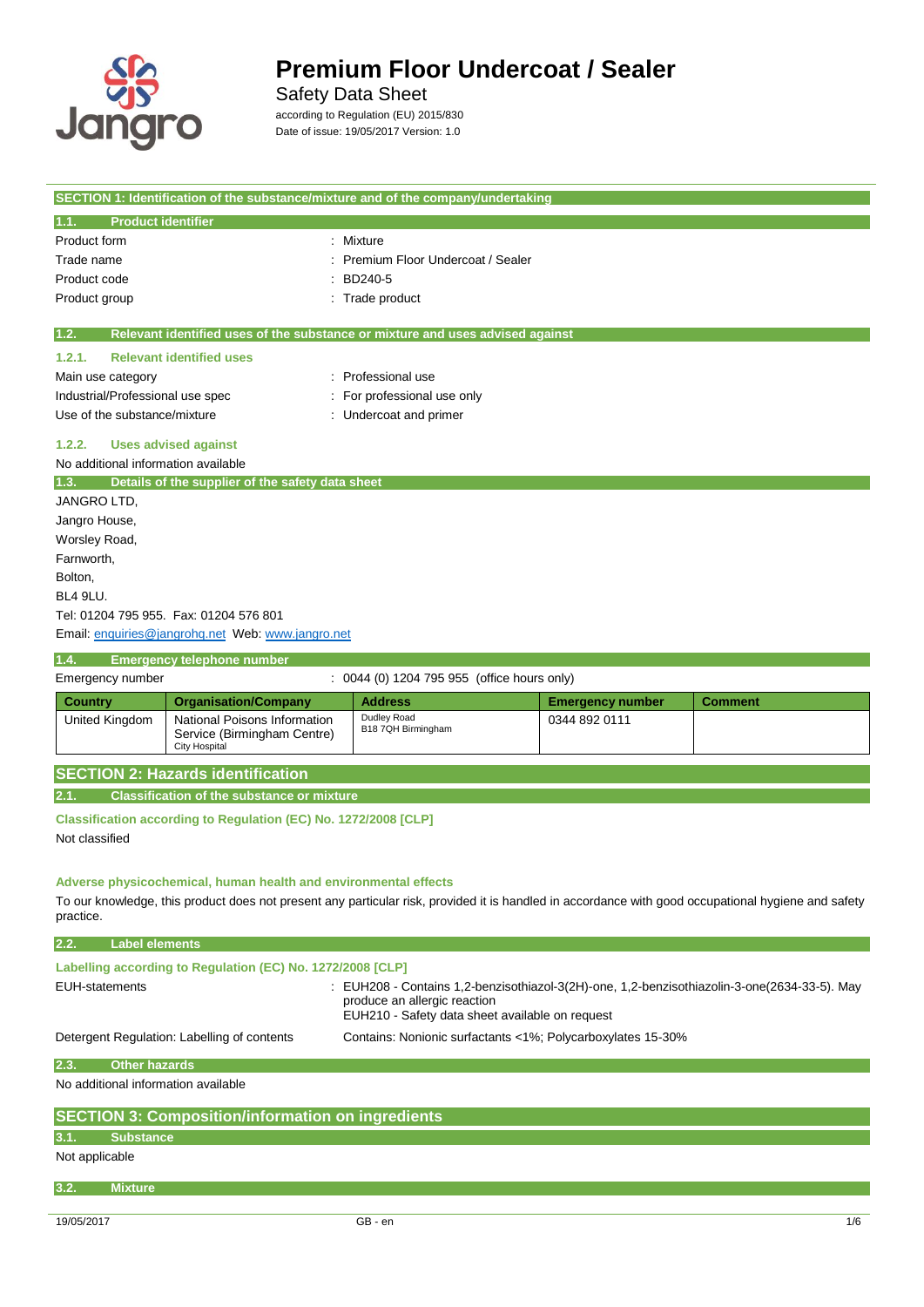Safety Data Sheet

according to Regulation (EU) 2015/830

| <b>Name</b>            | <b>Product identifier</b> | $\frac{9}{6}$ | <b>Classification according to</b><br><b>Regulation (EC) No.</b><br>1272/2008 [CLP] |
|------------------------|---------------------------|---------------|-------------------------------------------------------------------------------------|
| POLYTHENE WAX EMULSION |                           | $3 - 5$       | Eye Irrit. 2, H319                                                                  |

### Full text of H-statements: see section 16

| <b>SECTION 4: First aid measures</b>                                        |                                                                                                                                                              |
|-----------------------------------------------------------------------------|--------------------------------------------------------------------------------------------------------------------------------------------------------------|
| Description of first aid measures<br>4.1.                                   |                                                                                                                                                              |
| First aid measures general                                                  | If you feel unwell, seek medical advice (show the label where possible)                                                                                      |
| First-aid measures after inhalation                                         | Remove person to fresh air and keep comfortable for breathing.                                                                                               |
| First-aid measures after skin contact                                       | Wash skin with plenty of water.                                                                                                                              |
| First-aid measures after eye contact                                        | Rinse eyes with water as a precaution.                                                                                                                       |
| First aid advice Ingestion                                                  | Do not give anything by mouth to an unconscious person. Wash mouth out with water, then<br>drink pleanty of water. Do NOT induce vomiting.                   |
| Most important symptoms and effects, both acute and delayed<br>4.2.         |                                                                                                                                                              |
| No additional information available                                         |                                                                                                                                                              |
| 4.3.                                                                        | Indication of any immediate medical attention and special treatment needed                                                                                   |
| Treat symptomatically.                                                      |                                                                                                                                                              |
| <b>SECTION 5: Firefighting measures</b>                                     |                                                                                                                                                              |
| <b>Extinguishing media</b><br>5.1.                                          |                                                                                                                                                              |
| Suitable extinguishing media                                                | : The product is not flammable. Use extinguishing agent suitable for surrounding fire. Water<br>spray. Dry powder. Foam. Carbon dioxide.                     |
| 5.2.<br>Special hazards arising from the substance or mixture               |                                                                                                                                                              |
| Hazardous decomposition products in case of<br>fire                         | : Toxic fumes may be released.                                                                                                                               |
| 5.3.<br><b>Advice for firefighters</b>                                      |                                                                                                                                                              |
| Protection during firefighting                                              | Do not attempt to take action without suitable protective equipment. Self-contained breathing<br>apparatus. Complete protective clothing.                    |
| <b>SECTION 6: Accidental release measures</b>                               |                                                                                                                                                              |
| 6.1.<br>Personal precautions, protective equipment and emergency procedures |                                                                                                                                                              |
| 6.1.1.<br>For non-emergency personnel                                       |                                                                                                                                                              |
| Emergency procedures                                                        | : Ventilate spillage area.                                                                                                                                   |
| 6.1.2.<br>For emergency responders                                          |                                                                                                                                                              |
| Protective equipment                                                        | Do not attempt to take action without suitable protective equipment. For further information<br>refer to section 8: "Exposure controls/personal protection". |
| <b>Environmental precautions</b><br>6.2.                                    |                                                                                                                                                              |
| Avoid release to the environment.                                           |                                                                                                                                                              |
| Methods and material for containment and cleaning up<br>6.3.                |                                                                                                                                                              |
| Methods for cleaning up                                                     | : Take up liquid spill into absorbent material.                                                                                                              |
| Other information                                                           | Dispose of materials or solid residues at an authorized site.                                                                                                |
| 6.4.<br><b>Reference to other sections</b>                                  |                                                                                                                                                              |
| For further information refer to section 13.                                |                                                                                                                                                              |
| <b>SECTION 7: Handling and storage</b>                                      |                                                                                                                                                              |
| <b>Precautions for safe handling</b><br>7.1.                                |                                                                                                                                                              |
| Precautions for safe handling                                               | : Ensure good ventilation of the work station. Wear personal protective equipment.                                                                           |
| Hygiene measures                                                            | Do not eat, drink or smoke when using this product. Always wash hands after handling the<br>product.                                                         |
| Conditions for safe storage, including any incompatibilities<br>7.2.        |                                                                                                                                                              |
| Storage conditions                                                          | Store in a well-ventilated place. Keep cool.                                                                                                                 |
| <b>Specific end use(s)</b><br>7.3.                                          |                                                                                                                                                              |
| No additional information available                                         |                                                                                                                                                              |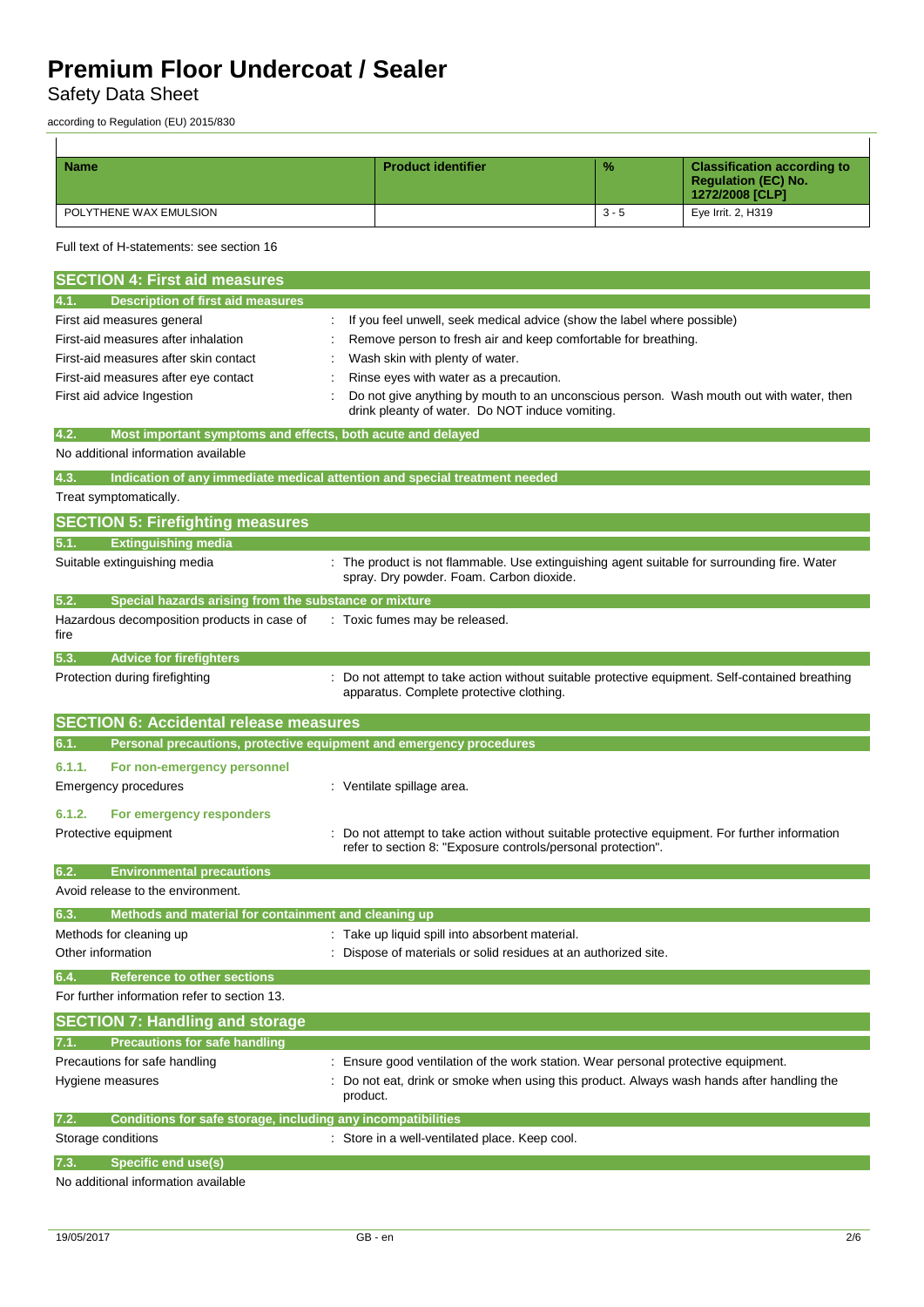Safety Data Sheet

according to Regulation (EU) 2015/830

**SECTION 8: Exposure controls/personal protection**

### **8.1. Control parameters**

No additional information available

### **8.2. Exposure controls**

### **Appropriate engineering controls:**

Ensure good ventilation of the work station.

#### **Hand protection:**

Protective gloves

**Eye protection:**

Safety glasses

#### **Skin and body protection:**

Wear suitable protective clothing

#### **Respiratory protection:**

In case of insufficient ventilation, wear suitable respiratory equipment

#### **Environmental exposure controls:**

Avoid release to the environment.

| <b>SECTION 9: Physical and chemical properties</b>            |                                  |  |
|---------------------------------------------------------------|----------------------------------|--|
| Information on basic physical and chemical properties<br>9.1. |                                  |  |
| Physical state                                                | : Liquid                         |  |
| Colour                                                        | : milky. white.                  |  |
| Odour                                                         | characteristic.                  |  |
| Odour threshold                                               | No data available                |  |
| рH                                                            | $: 7.5 - 8$                      |  |
| Relative evaporation rate (butyl acetate=1)                   | : No data available              |  |
| Melting point                                                 | : Not applicable                 |  |
| Freezing point                                                | : $< 0$ °C                       |  |
| Boiling point                                                 | >100 °C                          |  |
| Flash point                                                   | No data available                |  |
| Auto-ignition temperature                                     | No data available                |  |
| Decomposition temperature                                     | : No data available              |  |
| Flammability (solid, gas)                                     | Not applicable                   |  |
| Vapour pressure                                               | : No data available              |  |
| Relative vapour density at 20 °C                              | No data available                |  |
| Relative density                                              | No data available                |  |
| Density                                                       | $\approx$ 1.022 g/ml             |  |
| Solubility                                                    | Soluble in water.                |  |
| Log Pow                                                       | No data available                |  |
| Viscosity, kinematic                                          | No data available                |  |
| Viscosity, dynamic                                            | No data available                |  |
| Explosive properties                                          | Product is not explosive.        |  |
| Oxidising properties                                          | Oxidising solids Not applicable. |  |
| <b>Explosive limits</b>                                       | No data available                |  |
| 9.2.<br><b>Other information</b>                              |                                  |  |

No additional information available

### **SECTION 10: Stability and reactivity**

### **10.1. Reactivity**

The product is non-reactive under normal conditions of use, storage and transport.

### **10.2. Chemical stability**

Stable under normal conditions.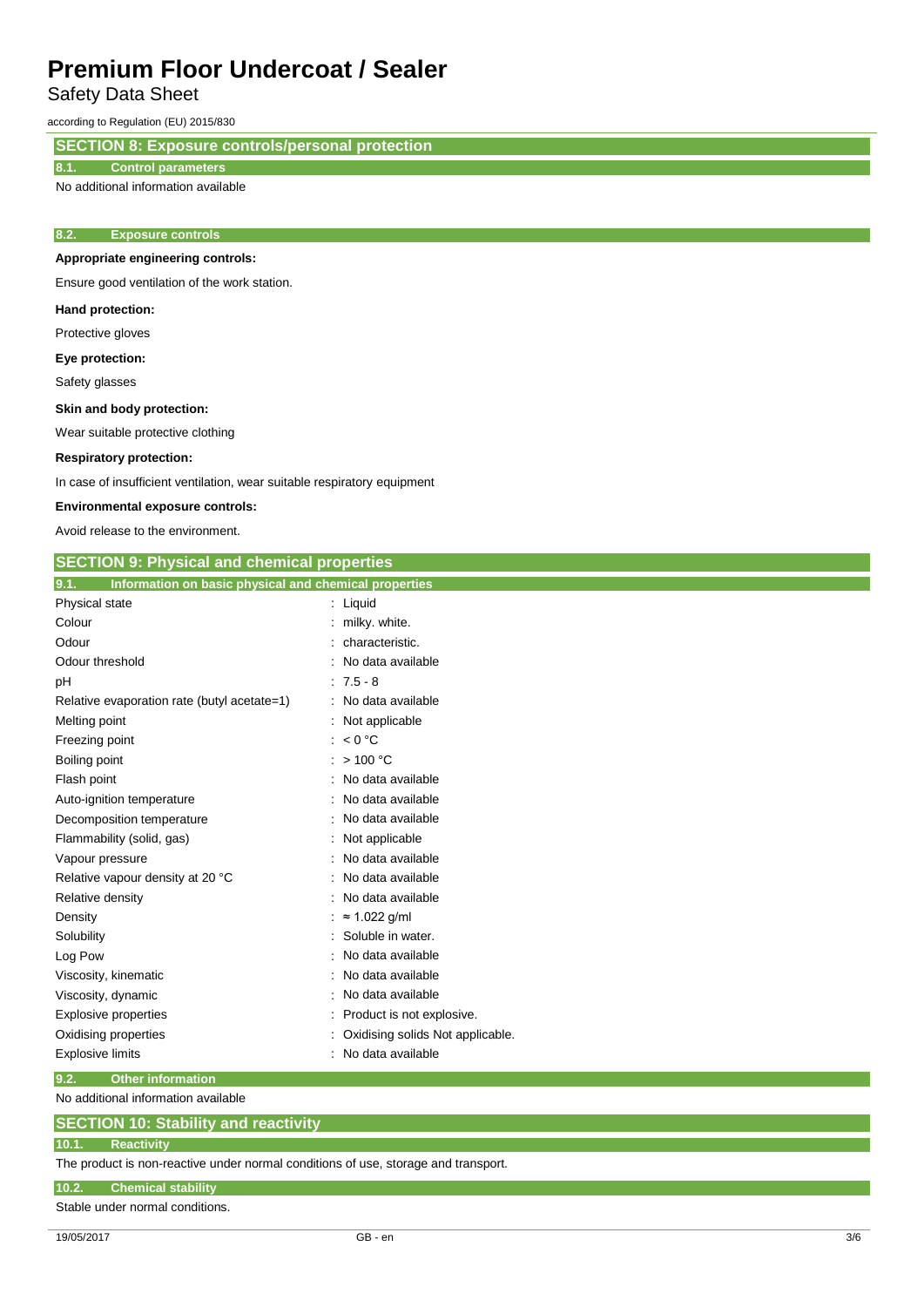## Safety Data Sheet

according to Regulation (EU) 2015/830

| 10.3.<br><b>Possibility of hazardous reactions</b>                      |
|-------------------------------------------------------------------------|
| No dangerous reactions known under normal conditions of use.            |
| 10.4.<br><b>Conditions to avoid</b>                                     |
| None under recommended storage and handling conditions (see section 7). |
| 10.5.<br>Incompatible materials                                         |
| Oxidizing agent. Reducing agents.                                       |
| 10.6.<br>Hazardous decomposition products                               |
| On burning: release of carbon monoxide - carbon dioxide.                |
|                                                                         |
| <b>SECTION 11: Toxicological information</b>                            |
| 11.1.<br>Information on toxicological effects                           |

| Acute toxicity                                        | : Not classified |
|-------------------------------------------------------|------------------|
| Skin corrosion/irritation                             | Not classified   |
|                                                       | pH: 7.5 - 8      |
| Serious eye damage/irritation                         | Not classified   |
|                                                       | pH: 7.5 - 8      |
| Respiratory or skin sensitisation                     | Not classified   |
| Germ cell mutagenicity                                | Not classified   |
| Carcinogenicity                                       | : Not classified |
| Reproductive toxicity                                 | : Not classified |
| Specific target organ toxicity (single exposure)      | Not classified   |
| Specific target organ toxicity (repeated<br>exposure) | : Not classified |
| Aspiration hazard                                     | Not classified   |

|                   | <b>SECTION 12: Ecological information</b> |                                                                                                                            |
|-------------------|-------------------------------------------|----------------------------------------------------------------------------------------------------------------------------|
| 12.1.             | <b>Toxicity</b>                           |                                                                                                                            |
| Ecology - general |                                           | : The product is not considered harmful to aquatic organisms nor to cause long-term adverse<br>effects in the environment. |

| <b>Persistence and degradability</b><br>12.2.      |                                                                                                                                                                                                                                                                                                                                                                                                   |
|----------------------------------------------------|---------------------------------------------------------------------------------------------------------------------------------------------------------------------------------------------------------------------------------------------------------------------------------------------------------------------------------------------------------------------------------------------------|
|                                                    |                                                                                                                                                                                                                                                                                                                                                                                                   |
| <b>SUPERSEAL</b>                                   |                                                                                                                                                                                                                                                                                                                                                                                                   |
| Persistence and degradability                      | The surfactant(s) contained in this preparation complies (comply) with the biodegradability<br>criteria as laid down in Regulation (EC) No. 648/2004 on detergents. Data to support this<br>assertion are held at the disposal of the competent authorities of the Member States and will<br>be made available to them, at their direct request or at the request of a detergent<br>manufacturer. |
| 12.3.<br><b>Bioaccumulative potential</b>          |                                                                                                                                                                                                                                                                                                                                                                                                   |
| No additional information available                |                                                                                                                                                                                                                                                                                                                                                                                                   |
| <b>Mobility in soil</b><br>12.4.                   |                                                                                                                                                                                                                                                                                                                                                                                                   |
| No additional information available                |                                                                                                                                                                                                                                                                                                                                                                                                   |
| <b>Results of PBT and vPvB assessment</b><br>12.5. |                                                                                                                                                                                                                                                                                                                                                                                                   |
| <b>SUPERSEAL</b>                                   |                                                                                                                                                                                                                                                                                                                                                                                                   |
| Results of PBT assessment                          | The product does not meet the PBT and vPvB classification criteria                                                                                                                                                                                                                                                                                                                                |
| <b>Other adverse effects</b><br>12.6.              |                                                                                                                                                                                                                                                                                                                                                                                                   |
| No additional information available                |                                                                                                                                                                                                                                                                                                                                                                                                   |
| <b>SECTION 13: Disposal considerations</b>         |                                                                                                                                                                                                                                                                                                                                                                                                   |
| <b>Waste treatment methods</b><br>13.1.            |                                                                                                                                                                                                                                                                                                                                                                                                   |
| No additional information available                |                                                                                                                                                                                                                                                                                                                                                                                                   |
| <b>SECTION 14: Transport information</b>           |                                                                                                                                                                                                                                                                                                                                                                                                   |
| In accordance with ADR / RID / IMDG / IATA / ADN   |                                                                                                                                                                                                                                                                                                                                                                                                   |
| <b>UN number</b><br>14.1.                          |                                                                                                                                                                                                                                                                                                                                                                                                   |
| UN-No. (ADR)                                       | : Not applicable                                                                                                                                                                                                                                                                                                                                                                                  |
| 19/05/2017                                         | GB - en<br>4/6                                                                                                                                                                                                                                                                                                                                                                                    |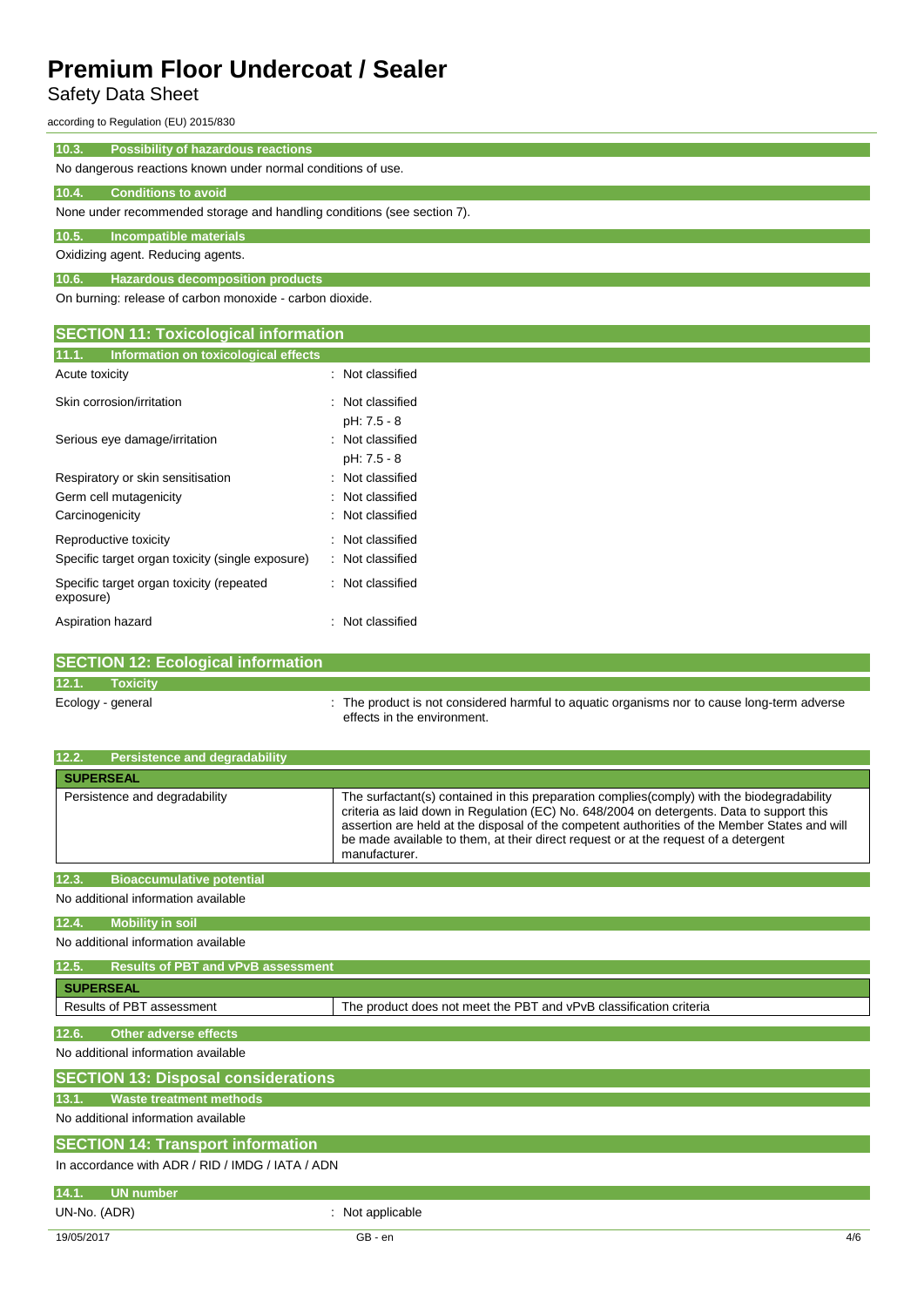### Safety Data Sheet

according to Regulation (EU) 2015/830

| UN-No. (IMDG)                                | : Not applicable                                                                               |
|----------------------------------------------|------------------------------------------------------------------------------------------------|
| UN-No. (IATA)                                | Not applicable                                                                                 |
| UN-No. (ADN)                                 | Not applicable                                                                                 |
| UN-No. (RID)                                 | Not applicable                                                                                 |
| 14.2.<br><b>UN proper shipping name</b>      |                                                                                                |
| Proper Shipping Name (ADR)                   | : Not applicable                                                                               |
| Proper Shipping Name (IMDG)                  | Not applicable                                                                                 |
| Proper Shipping Name (IATA)                  | Not applicable                                                                                 |
| Proper Shipping Name (ADN)                   | Not applicable                                                                                 |
|                                              |                                                                                                |
| Proper Shipping Name (RID)                   | : Not applicable                                                                               |
| 14.3.<br><b>Transport hazard class(es)</b>   |                                                                                                |
| <b>ADR</b>                                   |                                                                                                |
| Transport hazard class(es) (ADR)             | : Not applicable                                                                               |
|                                              |                                                                                                |
| <b>IMDG</b>                                  |                                                                                                |
| Transport hazard class(es) (IMDG)            | : Not applicable                                                                               |
|                                              |                                                                                                |
| <b>IATA</b>                                  |                                                                                                |
| Transport hazard class(es) (IATA)            | : Not applicable                                                                               |
|                                              |                                                                                                |
| <b>ADN</b>                                   |                                                                                                |
| Transport hazard class(es) (ADN)             | : Not applicable                                                                               |
|                                              |                                                                                                |
| <b>RID</b>                                   |                                                                                                |
| Transport hazard class(es) (RID)             | : Not applicable                                                                               |
|                                              |                                                                                                |
| 14.4.<br><b>Packing group</b>                |                                                                                                |
| Packing group (ADR)                          | Not applicable                                                                                 |
| Packing group (IMDG)                         | Not applicable                                                                                 |
| Packing group (IATA)                         | Not applicable                                                                                 |
| Packing group (ADN)                          | Not applicable                                                                                 |
| Packing group (RID)                          | : Not applicable                                                                               |
| 14.5.<br><b>Environmental hazards</b>        |                                                                                                |
| Dangerous for the environment                | : No                                                                                           |
| Marine pollutant                             | No                                                                                             |
| Other information                            | : No supplementary information available                                                       |
|                                              |                                                                                                |
| 14.6.<br><b>Special precautions for user</b> |                                                                                                |
|                                              |                                                                                                |
| - Overland transport                         |                                                                                                |
| Not applicable                               |                                                                                                |
|                                              |                                                                                                |
| - Transport by sea                           |                                                                                                |
| Not applicable                               |                                                                                                |
| - Air transport                              |                                                                                                |
| Not applicable                               |                                                                                                |
|                                              |                                                                                                |
| - Inland waterway transport                  |                                                                                                |
| Not applicable                               |                                                                                                |
| - Rail transport                             |                                                                                                |
| Not applicable                               |                                                                                                |
|                                              |                                                                                                |
| 14.7.                                        | Transport in bulk according to Annex II of MARPOL and the IBC Code                             |
| Not applicable                               |                                                                                                |
| <b>SECTION 15: Regulatory information</b>    |                                                                                                |
| 15.1.                                        | Safety, health and environmental regulations/legislation specific for the substance or mixture |
|                                              |                                                                                                |
| 15.1.1.<br><b>EU-Regulations</b>             |                                                                                                |
|                                              |                                                                                                |